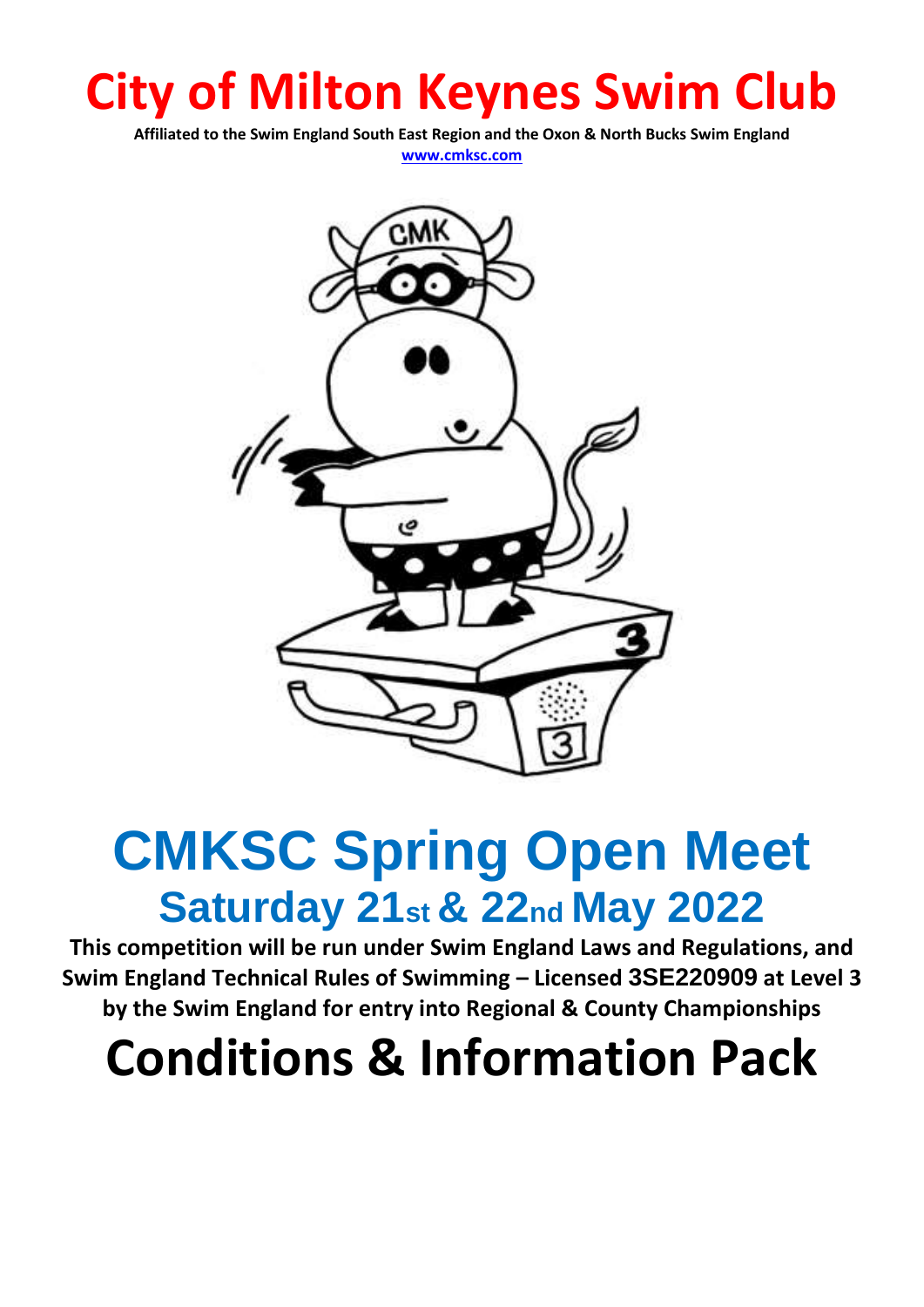### **City of Milton Keynes Swim Club**

#### **MEET INFORMATION**

| <b>Venue:</b>        | This competition will be held at Bletchley Leisure Centre. Princes Way, Bletchley, Milton Keynes.<br>Telephone: 01908 377251<br><b>MK2 2HQ</b><br>Clicking <b>HERE</b> will take to the Google Maps.                                                                                                                                                                                                                                                                                                                                                                                                                                                                                                                                                                                                                                                                                                                                                                                                                                                       |
|----------------------|------------------------------------------------------------------------------------------------------------------------------------------------------------------------------------------------------------------------------------------------------------------------------------------------------------------------------------------------------------------------------------------------------------------------------------------------------------------------------------------------------------------------------------------------------------------------------------------------------------------------------------------------------------------------------------------------------------------------------------------------------------------------------------------------------------------------------------------------------------------------------------------------------------------------------------------------------------------------------------------------------------------------------------------------------------|
| <b>Car Parking:</b>  | Available in the centre's multi storey although this is not huge (~160 spaces); if you put Bletchley<br>Leisure Centre into the Parkopedia website it shows you available local parking places. (Click HERE)                                                                                                                                                                                                                                                                                                                                                                                                                                                                                                                                                                                                                                                                                                                                                                                                                                               |
| Pool:                | An 8 lane 25 metres pool with anti-turbulence lane ropes.                                                                                                                                                                                                                                                                                                                                                                                                                                                                                                                                                                                                                                                                                                                                                                                                                                                                                                                                                                                                  |
| <b>Timing:</b>       | Aries electronic timing with 8 - line scoreboard is to be used in conjunction with a computerised<br>result service.                                                                                                                                                                                                                                                                                                                                                                                                                                                                                                                                                                                                                                                                                                                                                                                                                                                                                                                                       |
| <b>Entry Fee:</b>    | The entry fee is £6.50 per event. Except for event 226 which is £15 and event 426 which is £12<br>This is a cardless meet. Payment by:<br>Cheque - payable to CMK Swim Club and <i>incurs a £1.50 surcharge</i><br>Electronic Payment - Sort Code 20-57-40 A/C No 40264962 Ref: Spring Open Meet (Swimmers/Club<br>Name)                                                                                                                                                                                                                                                                                                                                                                                                                                                                                                                                                                                                                                                                                                                                   |
|                      | Coaches Pass: Coaches Passes are available to Coaches supporting competing swimmers. This will include poolside<br>admission, programme, poolside drinks, lunch and one set of results for Club which will be emailed<br>to one designated coach. Coach passes must be ordered with entries to assist with catering.<br>The cost of a one day pass is £15 or £25 for the weekend.<br>Coaches' Passes cannot be sold on the day.<br>Sufficient Adult Poolside Accreditation (CRB Checked) must be available for clubs to maintain<br>adequate supervision of their athletes. As a guide, a ratio of 1:10 Adults to Swimmers [inc<br>Coach/Team Manager] should be considered as the minimum requirement which should include male<br>and female adults to reflect the swimmers if the team is also make up of male and female swimmers.<br>Clubs with twenty or less swimmers should apply for a two passes; but where there are more than<br>twenty swimmers, a club should apply for additional passes to maintain a 1:10 ratio of adults to<br>swimmers. |
| <b>Closing Date:</b> | Opening Date: Entries to this meet can be submitted from Tuesday 12th April 2022<br>The closing date for entries is: Midnight on Tuesday 10th May 2022 or sooner if the meet is full<br>Completed entry forms must be returned via email or post by the closing date together with the<br>appropriate fee to the Promoter:<br>Nicola Francis<br>City of Milton Keynes Swim Club<br><b>Stantonbury Leisure Centre</b><br>Purbeck Way<br>Stantonbury<br><b>Milton Keynes</b><br><b>MK14 6BN</b>                                                                                                                                                                                                                                                                                                                                                                                                                                                                                                                                                              |
|                      | Email -<br>meet.cmksc@gmail.com                                                                                                                                                                                                                                                                                                                                                                                                                                                                                                                                                                                                                                                                                                                                                                                                                                                                                                                                                                                                                            |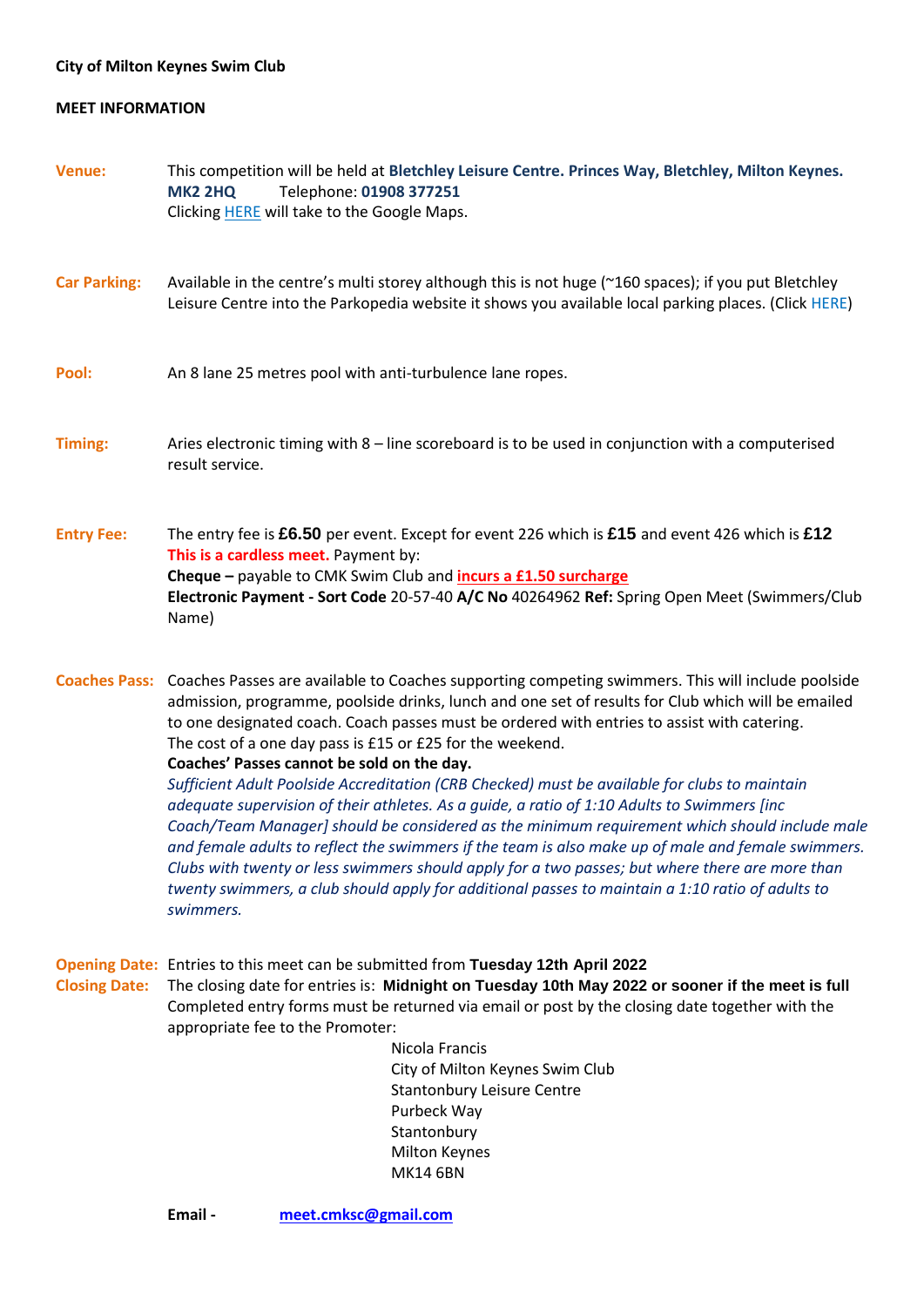**Spectators: Subject to Government/Swim England and Leisure Centre guidelines it is hoped that spectators will be permitted even if on a limited basis. Our website will be updated nearer the time with a definitive decision which will be at the meet managers discretion with swimmers safety being paramount. Assuming spectators are permitted the ticket options would be as follows:-** Ticket options apply to both Saturday and Sunday - Spectator seating capacity: 200 All Day **£10 (Over 65 £8)** Morning or Afternoon Session **£5 (Over 65 £4)** Weekend Pass **£15 (Over 65 £12)** Children (Under 16) **Free Meet Mobile will be used for the programme and results. This is expected to be a paperless meet. Electronic Programme will be available to download from our CMKSC website. Refreshments:** The Leisure Centre has a small café and the usual vending machines, and there are also other establishments in the local vicinity that provide hot food on both days. The café will be open for the sale of hot and cold refreshments during the meet. **Health & Safety:** All participants and spectators must observe the health & safety precautions in operation at the Bletchley Leisure Centre and must be aware that the changing rooms are a public area. The use of photography is not permitted by visitors, spectators or competitors. It is vital that stairs, walkways and thoroughfares must be kept clear of persons or bags; this includes the poolside. There are no expected Fire Alarms so should the fire alarm sound spectators and coaches should evacuate the building immediately. Swimmers have a two stage evacuation and if the alarm sounds swimmers should follow the lifeguard's directions and queue up alongside the two poolside fire exits Should swimmers need to evacuate then they will leave by the fire escapes at the shallow and deep ends of the pool having been given foil blankets. If a competitor has any known condition that may affect the swimmer during the meet then the meet promoter and the referee should be notified in writing before the meeting. **Swim Shop:** A Swim Shop may be present on both days by the main entrance to the leisure centre. **Photography:** A professional Sports Photographers may be present for this event. This event, by its very nature, is in the public arena and when entering for the event the participant and their parents acknowledges this fact, which may result in the recording and publication of his/her image. All photographers and staff will have been CRB checked and the company shall operate a strict Child Protection Policy and Code of Ethics. Only coaches and officials will be allowed mobile phones or cameras on poolside and they must register at the Leisure Centre reception. Swimmers are not allowed mobile phones/cameras poolside. If caught they may be omitted from the meet. **NO OTHER PHOTOGRAPHY IS PERMITTED Property of** Neither the City of Milton Keynes Swim Club nor Bletchley Leisure Centre can be held **Swimmers &** responsible for loss or damage to spectators' or competitors' property. Competitors are advised to **Spectators** use the lockers in the changing room (£1 coin needed which is refundable). The changing rooms are a public area. **Large swim bags will not be permitted on the poolside.**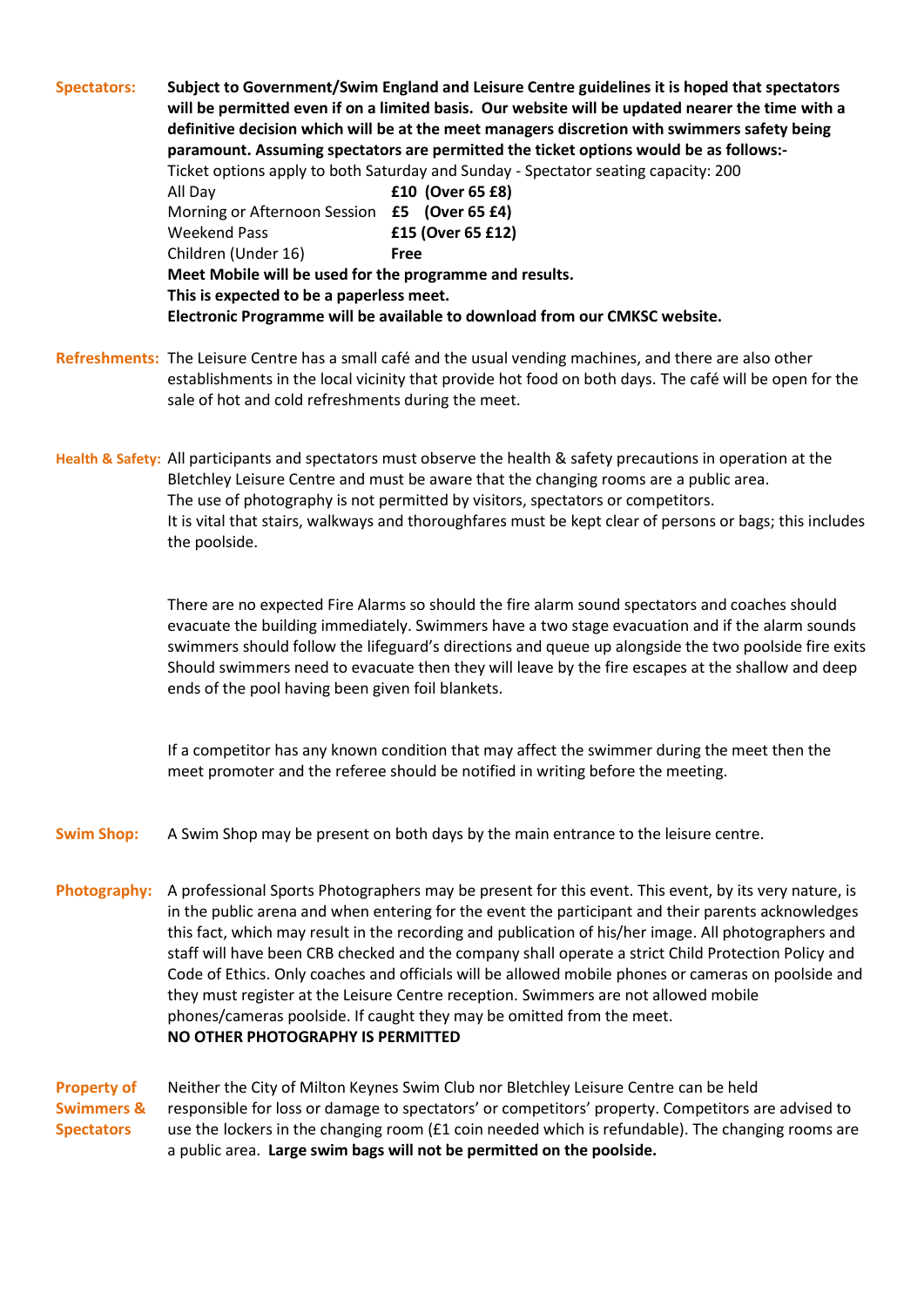#### **PROMOTERS CONDITIONS**

**Session Details:** This is a cardless meet and **an active withdrawal system will be in operation (see Withdrawals)**

#### . Entry on to Poolside from 12.45pm on both Saturday and Sunday.

| <b>Session 1</b><br>13:50<br><b>Start</b><br>Warm up Starts at 13:00<br><b>Withdrawal Closes at 13:05</b> |                         | <b>Session 2</b>                                                                 | 17:20<br><b>Start</b><br>Warm up Starts at 16:30<br><b>Withdrawal Closes at 16:35</b> |  |
|-----------------------------------------------------------------------------------------------------------|-------------------------|----------------------------------------------------------------------------------|---------------------------------------------------------------------------------------|--|
| $13:00 - 13:15$                                                                                           | Girls 13 years and over | $16:30 - 16:45$                                                                  | Boys ALL                                                                              |  |
| $13:15 - 13:30$                                                                                           | Girls $9 - 12$ years    | $16:45 - 17:00$                                                                  | Girls 13 years and over                                                               |  |
| $13:30 - 13:45$                                                                                           | <b>Boys ALL</b>         | $17:00 - 17:15$                                                                  | Girls $9 - 12$ years                                                                  |  |
| <b>Session 3</b><br>13:50<br><b>Start</b><br>Warm up Starts at 13:00<br>Withdrawal Closes at 13:05        |                         | <b>Session 4</b><br>Warm up Starts at 16:20<br><b>Withdrawal Closes at 16:25</b> | 17:10<br><b>Start</b>                                                                 |  |
| $13:00 - 13:15$                                                                                           | Boys ALL                | $16:20 - 16:35$                                                                  | Girls 13 years and over                                                               |  |
| $13:15 - 13:30$                                                                                           | Girls 13 years and over | $16:35 - 16:50$                                                                  | Girls $9 - 12$ years                                                                  |  |
| $13:30 - 13:45$                                                                                           | Girls $9 - 12$ years    | $16:50 - 17:05$                                                                  | <b>Boys ALL</b>                                                                       |  |

**\*\* Coaches are responsible and must supervise swimmers during warm up & during both sessions.**

### **Competition** The Competition is open to swimmers as defined by the Swim England Laws: Age: Age as at 22<sup>nd</sup> May 2022 for the following age groups: 9, 10, 11, 12, 13, 14, 15, 16 and over.

**Entries:** Entrants must have joined the club under whose name they are entering.

- 1. All entry forms must be signed by an authorised nominated Club Official, who by their signature confirms that:
- 2. All entrants are registered swimmers, with their Swim England numbers as recorded on the entry form and eligible to compete;
- 3. Entry Times No Time (NT) entries will be permitted and swimmers must be slower than the NFT (Not Faster Than) times stipulated per event and age group for consideration for entry.
- 4. The swimmers have all read and understood the Promoter's Conditions and accept them
- 5. Where an entrant has dual registration, they may only represent one club and that shall be the name nominated on the entry form
- 6. The dates of birth and entry times have been checked and are correct
- 7. All entrants details are the same as is recorded on the their Swim England registration this is required to facilitate the completion of National Rankings
- 8. The club official must give a contact number and email address so that enquires can be made if necessary.

Entries must be made on the Individual Entry Forms attached, indicating preferred events. Submitted times **must be shown for each event entry** and will be used for seeding purposes as races will be swum in a spearhead formation. Qualification times must be personal best times and fall within the attached table in the respective age groups for consideration for entry.

Clubs sending more than 3 swimmers in total will need to submit entries electronically using team manager lite from Hy-Tek as well as entry and official's summary sheets along with a **single cheque (incurs a £1.50 surcharge) or bacs payment** when submitting entries. Club entries will only be processed once the electronic entry file, payment and entry summary sheet are received.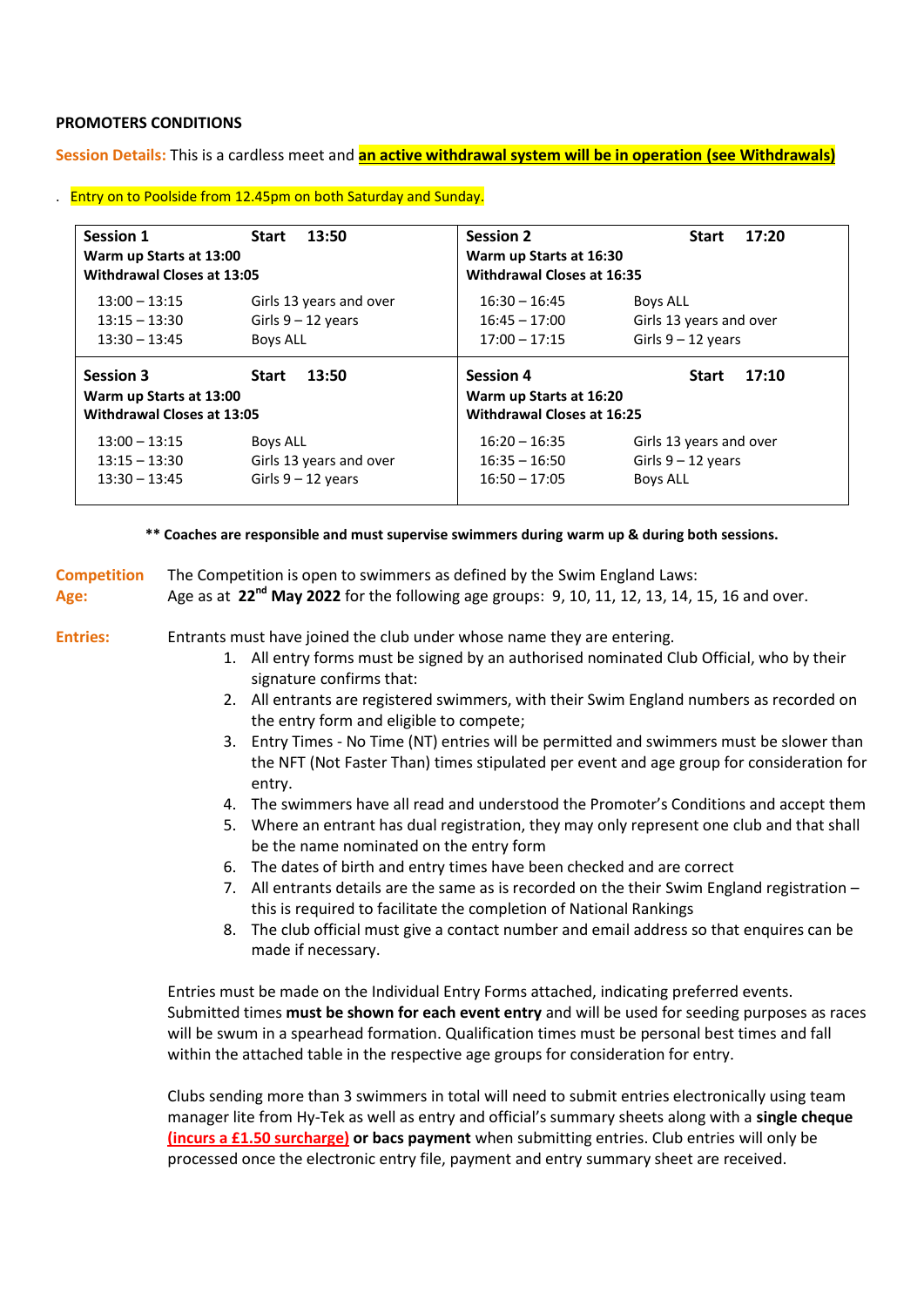Any paper entries (no more than 3 swimmers from any one club) must be on the official entry form, and must include the entrants name, Swim England registration number, DOB and submitted times together with correct entry fees.

**Payment will only be accepted by single cheque (payable to City of Milton Keynes SC and incurs a £1.50 surcharge) or electronic transfer and no entries will be registered unless accompanied by the correct payment or until the electronic payment has been received.** 

Heats will be swum fully integrated and in ascending time order. The promoter reserves the right to limit the number of entries except for a particular event in order to ensure completion of the meet within session times.

Entries for this meet are allocated on a FIRST COME, FIRST SERVED basis. First Come First Served is defined as receipt of a correctly completed entry form and/or hytek file plus receipt of payment – either electronic, cheque **(incurs a £1.50 surcharge)** or cash.

Refund of entry fees (excluding any surcharges incurred) **will be** made for rejected entries or where the entry to an event has been restricted. Once the closing date or accepted entries have been published (whichever is the sooner) entry fees **will not** be refunded except when due to injury or illness which is supported by a doctor's certificate.

Accepted entries will be published on the CMKS[C www.cmksc.com](http://www.cmksc.com/) and it is the responsibility of the club representative to check the entries for any errors and to notify the meet manager of any errors. Failure to do so may result in the swimmer being excluded from events.

No time trials or speed trials will be permitted.

- **Late Entries:** Applications for entry must be correctly submitted by the specified date. No entries will be accepted after the closing date or during the meet unless due to promoters error or omission. Entries received without payment or incorrectly completed may be rejected. However, if the meet is undersubscribed late entries may be accepted at the discretion of the Meet Manager.
- **Officials:** All Officials must be licensed for the role undertaken. Clubs wishing to participate are requested to assist in the running of the meet by supplying details of any licenced officials who are willing to assist at this gala.
- **Warm-up:** Warm up details as noted above. Warm up procedures will be listed at either end of the pool. Diving is only permitted in designated sprint lanes. Warm-up marshals or coaches will control the warm-up sessions and their instructions must be adhered to all times. All swimmers must follow the announced procedure.
- **Competing:** It is the responsibility of the Team Manager and Coaches to ensure that their competitors report to the marshalling stewards in time for the start of their race. Competitors must report to the competitor's steward when they are called. Any competitor not reporting in time may be excluded. All swimmers must be under the direct supervision of the club coaches or designated club official (who must be in possession of a poolside pass) during warm-up and whilst competing or in the vicinity of the pool or in the pool building. In the absence of a designated official then responsibility falls to the parent/carer. Coaches and/or designated club officials are requested to ensure that swimmers are respectful of noise levels, particularly, when events are starting and competitions are in progress.
- **Withdrawals:** The head coach/team manager is expected to **submit withdrawal forms** for swimmers who are not intending to swim **NO LATER THAN 15 MINUTES AFTER THE START OF WARM UP** for that particular session. The inclusion of an incorrectly withdrawn entry will be at the sole discretion of the promoter, subject to spare lanes being available in the first 2 heats. A fine of £10 will be levied against each CLUB who fails to withdraw a swimmer that does not present themselves at the start of the event, except for medical grounds or proven emergency. All fines are levied on CLUBS and may be deducted from refunds or invoiced separately, payment of which is required within 30 days.